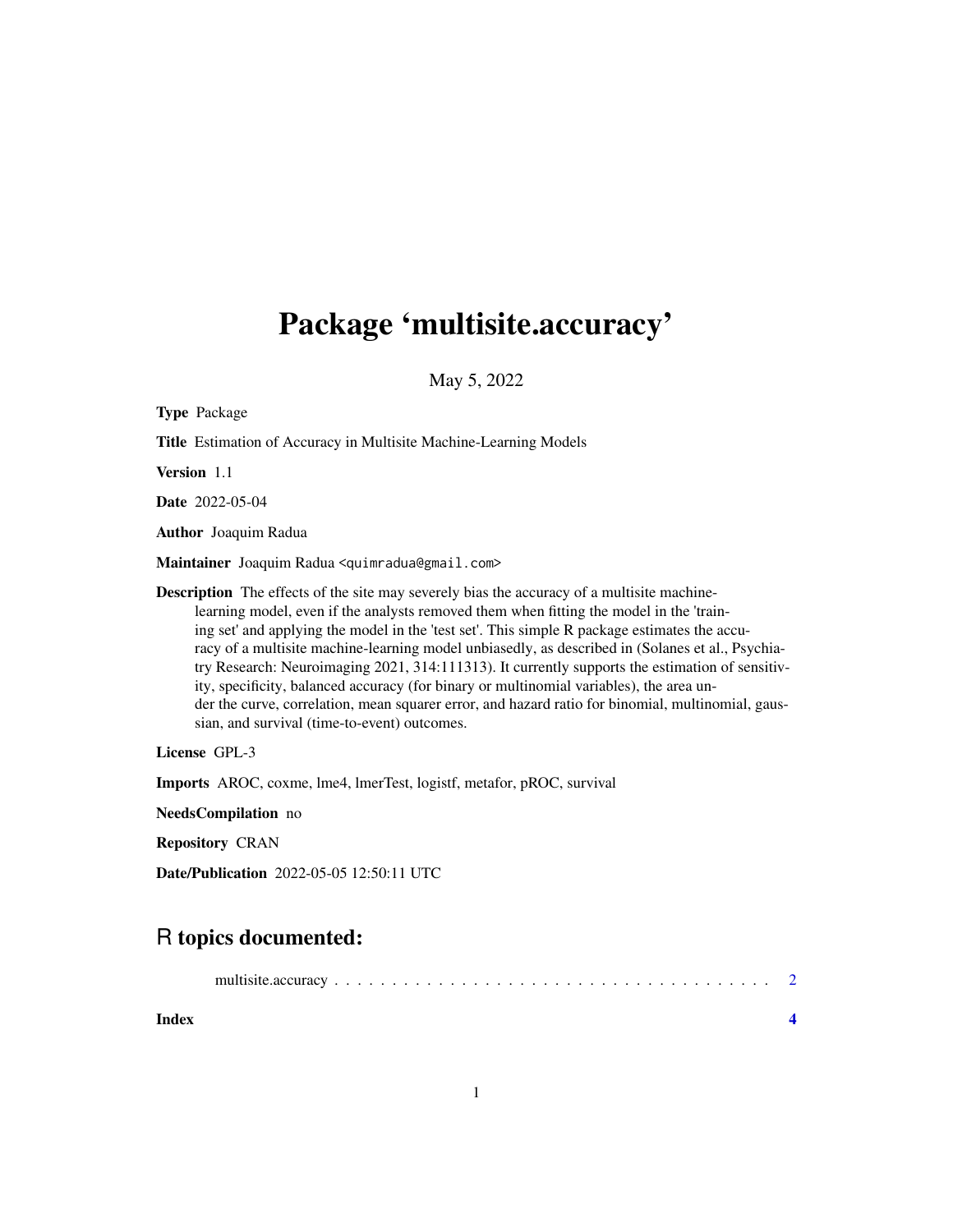<span id="page-1-0"></span>multisite.accuracy *Estimate accuracy in multisite machine learning studies*

#### Description

Function to estimate the accuracy of the predictions of a multisite machine-learning model, controlling the effects of the site.

#### Usage

```
multisite.accuracy(y, y.pred, site, estimate = c("auc", "bac", "cor", "hr", "mse"),
                  site.method = "covar", mixed = FALSE, min.n = 10, ...)
```
#### Arguments

| y           | actual value of the variable that you want to predict. For "auc" estimates, it<br>must be a binary vector. For "bac" estimates, it must be either a binary vector<br>or a factor. For "cor" and "mse" estimates, it must be a numeric vector. For<br>"hr" estimates, it must be an object of class "Surv".                                                                                                                                                                                                                                   |
|-------------|----------------------------------------------------------------------------------------------------------------------------------------------------------------------------------------------------------------------------------------------------------------------------------------------------------------------------------------------------------------------------------------------------------------------------------------------------------------------------------------------------------------------------------------------|
| y.pred      | predicted value of the variable. For "auc", "cor", "hr", and "mse" estimates, it<br>must be a numeric vector. For "bac" estimates, it must be either a binary vector<br>or a factor with the same levels as "y".                                                                                                                                                                                                                                                                                                                             |
| site        | vector with the name of the site for each observation. Ignored if site.method<br>is "none".                                                                                                                                                                                                                                                                                                                                                                                                                                                  |
| estimate    | "auc" (area under the ROC curve, when "y" is a binary variable and "y.pred"<br>is a continous variable), "bac" (balanced accuracy, along with sensitivity and<br>specificity when both "y" and "y.pred" are binary variables; or along with the<br>sensitivity to detect each group when both "y" and "y.pred" are factors), "cor"<br>and "mse" (correlation and mean squared error, when both "y" and "y.pred"<br>are numeric variables), "hr" (hazard ratio, when "y" is an object of class "Surv"<br>and "y pred" is a numeric variable). |
| site.method | "covar" (site as covariate, e.g., using 1m), "meta" (meta-analysis across sites),<br>or "none" (no control of the effects of the site).                                                                                                                                                                                                                                                                                                                                                                                                      |
| mixed       | try to fit mixed-effects models, only for site. method = "covar" and estimate<br>$=$ "cor", "mse", or "hr".                                                                                                                                                                                                                                                                                                                                                                                                                                  |
| min.n       | sites below this minimum sample size will be ignored.                                                                                                                                                                                                                                                                                                                                                                                                                                                                                        |
| $\cdots$    | further arguments for logistf, lm, rma, etc.                                                                                                                                                                                                                                                                                                                                                                                                                                                                                                 |

#### Details

We refer the reader to the publication below for details on the calculations.

#### Value

A data frame with the estimated accuracy, the methods used, and any warning or error.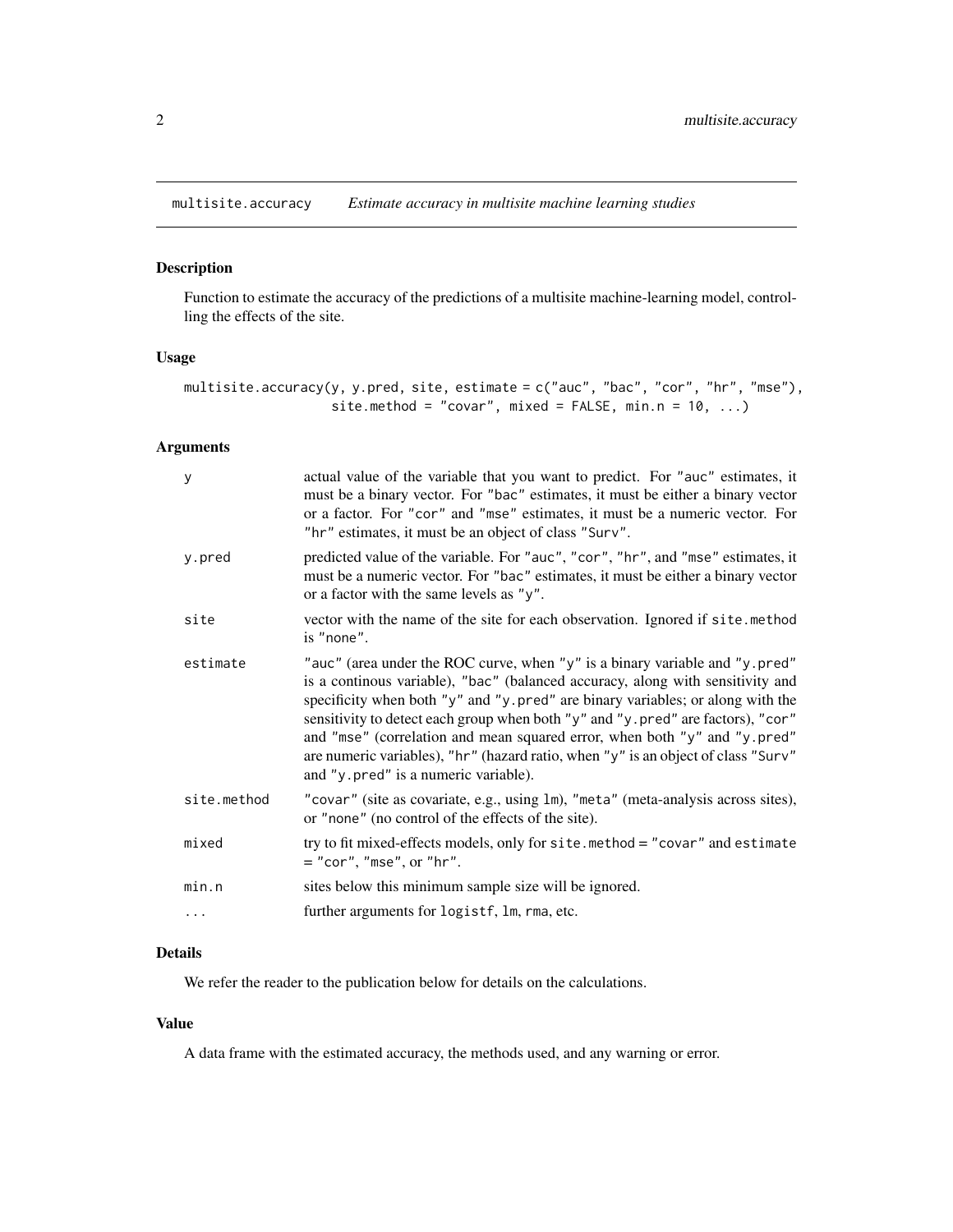#### multisite.accuracy 3

#### References

Solanes, A., Palau, P., Fortea, L., Salvador, R., Gonzalez-Navarro, L., Llach, C.D., Valenti, M., Vieta, E., Radua, J. (2021) Biased accuracy in multisite machine-learning studies due to incomplete removal of the effects of the site. *Psychiatry Research: Neuroimaging*, 314:111313.

#### Examples

}

```
for (real_effects in c(FALSE, TRUE)) {
for (eos in c(FALSE, TRUE)) {
  # Simulate data
  site = rep(c("Site A", "Site B"), 200)
  y = c(scale(rnorm(400)))y.pred = c(scale(residuals(Im(rnorm(400) ~ y)))# If real effects:
  if (real_effects) {
    y.pred = c(scale(y.pred + y))
   }
  # If effects of the site:
  if (eos) {
    y = c(scale(y + 2 * (site == "Site B")))y.pred = c(scale(y.pred + 2 * (site == "Site B")))}
   cat("\n=== Real effects:", ifelse(real_effects, "yes", "no"),
       "\n=== Effects of the site:", ifelse(eos, "yes", "no"), "\n\n")
  # Numeric: without real effects, mse.pred should not be < mse.mean and cor should be ~0
  print(rbind(
    multisite.accuracy(y, y.pred, site, "mse", site.method = "covar"),
    multisite.accuracy(y, y.pred, site, "mse", site.method = "meta"),
    multisite.accuracy(y, y.pred, site, "mse", site.method = "none"))[,1:5])
   print(rbind(
    multisite.accuracy(y, y.pred, site, "cor", site.method = "covar"),
    multisite.accuracy(y, y.pred, site, "cor", site.method = "meta"),
    multisite.accuracy(y, y.pred, site, "cor", site.method = "none"))[,1:3])
}
```